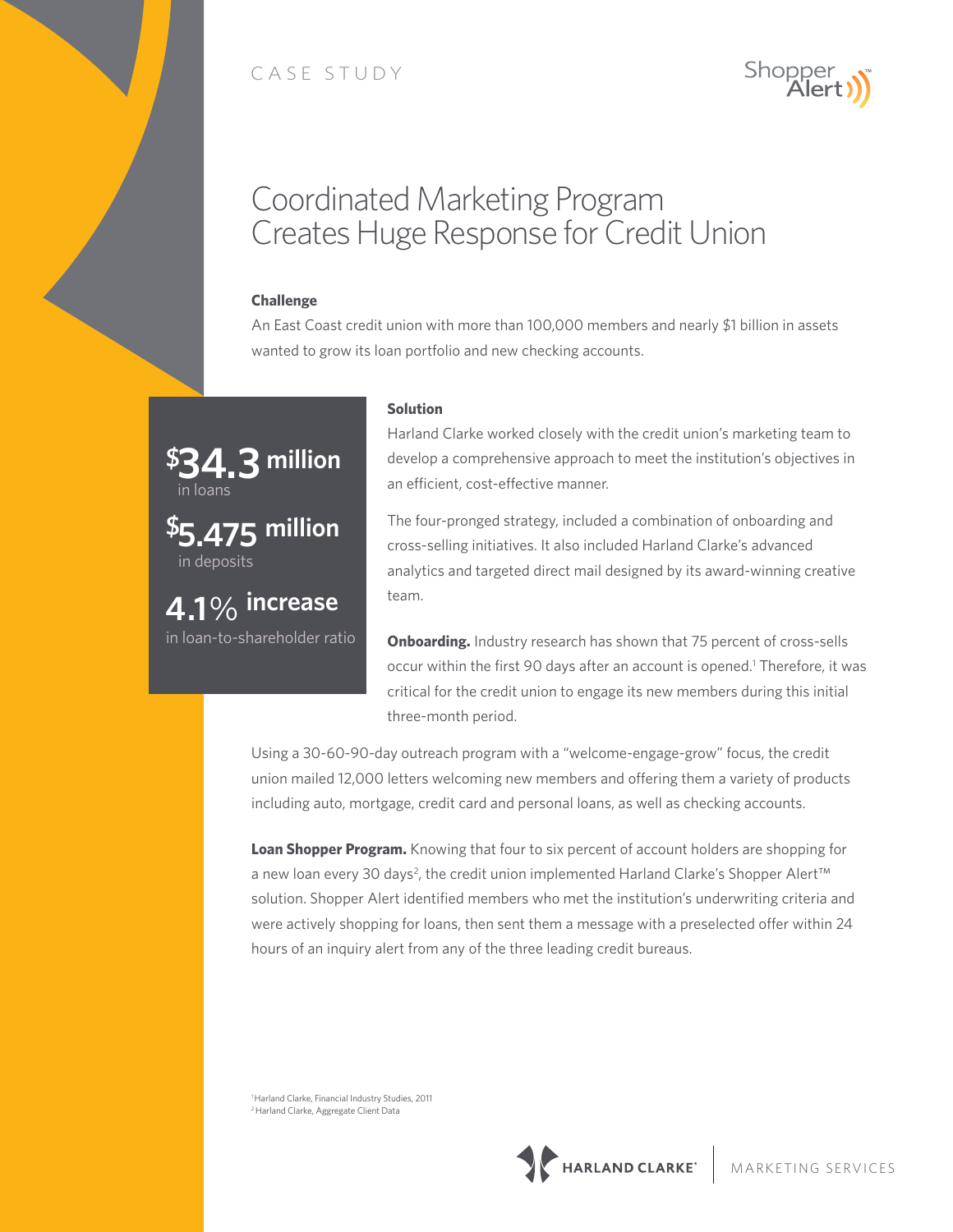**Loan Recapture Program.** Harland Clarke's Refi Genius™ identified members with auto and mortgage loans at competing financial institutions, and targeted them with a personalized, preselected refinance offer that significantly lowered their monthly payment. Nearly 4,600 refinance offer letters were mailed to the credit union's members.

Loan Cross-Sell Program. Using proprietary predictive modeling, Harland Clarke's Loan Magnet<sup>™</sup> identified credit-eligible members with the highest propensity to open specific types of new loans or checking accounts.

Approximately 29,000 auto, HELOC and mortgage loan, credit card and checking cross-sell letters were mailed to the credit union's members.

### **Results**



**Onboarding.** The overall response rate to the onboarding campaign was an impressive 7.03 percent, which generated **\$7.5 million in loans** and **\$1.2 million in deposits.** The onboarding letter offering a credit card did particularly well, achieving a 10.53 percent response.

**Shopper Alert™.** Over six months, the program generated responses as high as 12.5 percent, with **nearly \$7 million in loans being dispersed to members**.

**Refi Genius™.** With a response rate of 4.82 percent, the refinance recapture program yielded nearly **\$4 million in loans** and an incidental \$275,000 in deposits.

**Loan Magnet™.** The loan cross-sell program also performed extremely well, generating **\$15.8 million in loans and \$4 million in deposits**, with a very strong 5.6 percent response.

In total, the credit union's marketing program generated **almost \$29 million in new loans, and nearly 1,100 new deposit accounts**, a resounding success in meeting the institution's goals.

Moreover, since the program was implemented, in just one quarter the credit union grew its loan portfolio by 10 percent, compared with just 2.3 percent growth in the prior quarter.

The institution's loan-to-share ratio also improved dramatically, increasing by 4.1 percent in one quarter to 79.99 percent, which is markedly above the credit union's peer average of 73.3 percent.

In addition, despite growing its loan portfolio quickly and substantially, the credit union's delinquency ratio has remained below its peer average.

Because of its success, the credit union plans to continue its marketing program.